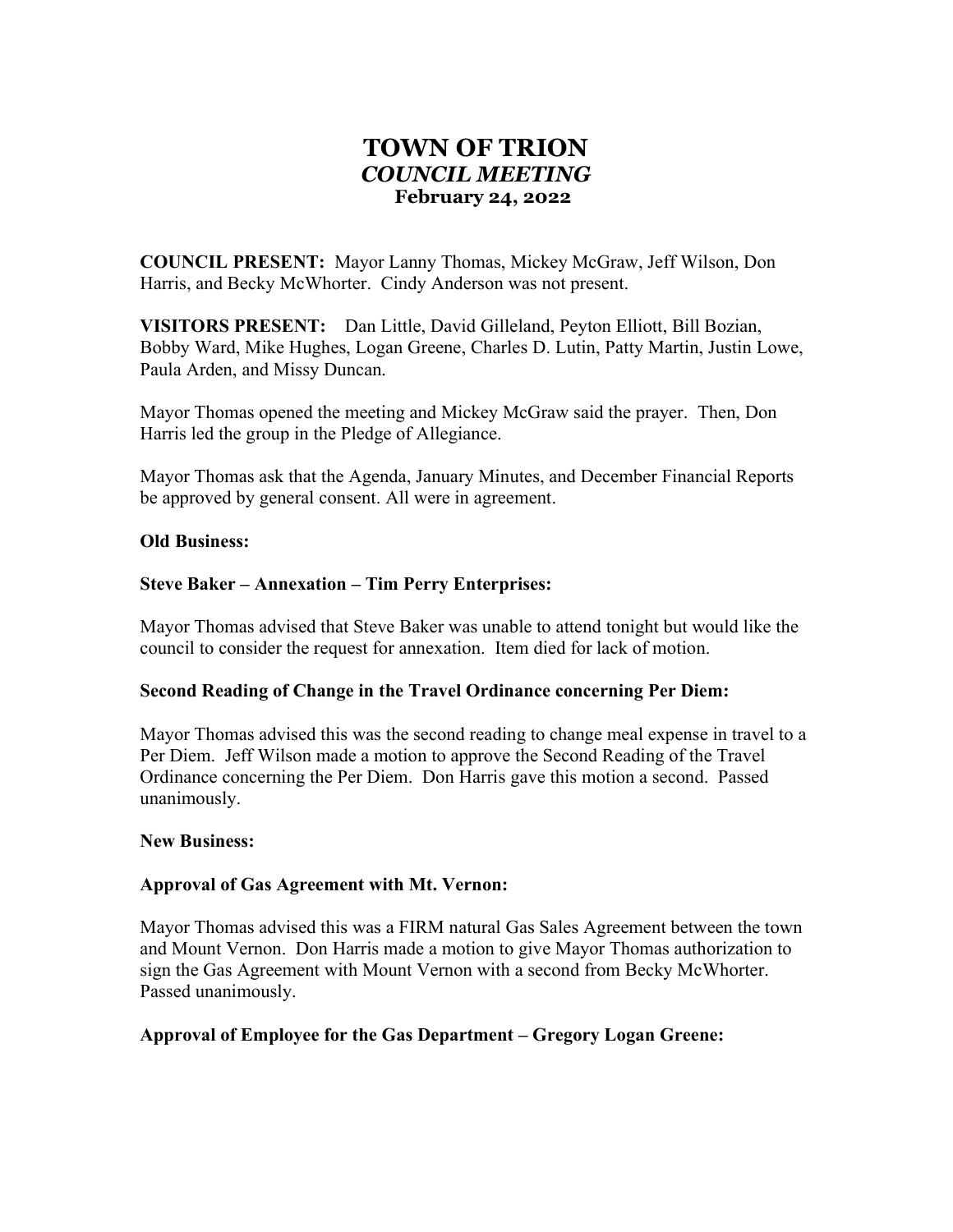Mike Hughes introduced Logan Greene as his recommendation to work for the Gas Department. Mickey McGraw made a motion with a second from Don Harris to approve this recommendation and hire Logan Greene. Passed unanimously.

## Accept Roof Bids for Recreation Center:

The sealed bids were opened at a public meeting on February 09, 2022 at 1:00p.m. with Mayor Thomas, Don Harris, Rusty Brown, Andrew Firestone (Camco Services), Rachel Solomon (ACR Commercial Roofing), and Missy Duncan.

| Company Name                                                                      | Bid          |
|-----------------------------------------------------------------------------------|--------------|
| 1. ACR/Alpha Commerce Roofing<br>2358 Perimeter PK DR ST 370<br>Atlanta, GA 30341 | \$176,159.86 |
| 2. GMC Blue Service, Inc.<br>6062 Buford Hwy, Ste 207<br>Norcross, GA 30071       | \$155,000.00 |
| 3. CAMCO Services LLC<br>402 Cedar Ave<br>Rome, GA 30161                          | \$135,000.00 |

Mayor Thomas advised that CAMCO Services LLC did not include a Bid Bond in their packet so they will have to be disqualified. After much discussion, Mickey McGraw made a motion to re-bid the Trion Recreation Roof. Jeff Wilson gave this motion a second. Passed unanimously.

## Add a new Officer to the Fire Department:

Mayor Thomas advised that by adding another officer it would cost the town approximately \$1,500.00 every six months. This would be an additional cost to the town only that Mount Vernon Mills does not share half of this expense. Don Harris made a motion with a second from Becky McWhorter to add an additional officer. Passed unanimously.

## Council Comments:

Jeff Wilson – I would like to thank the Chief for showing us the rough set of plans that Eddy Willingham has drew up of the new police department. Also, I would like to say that all of the pressure washing looks great.